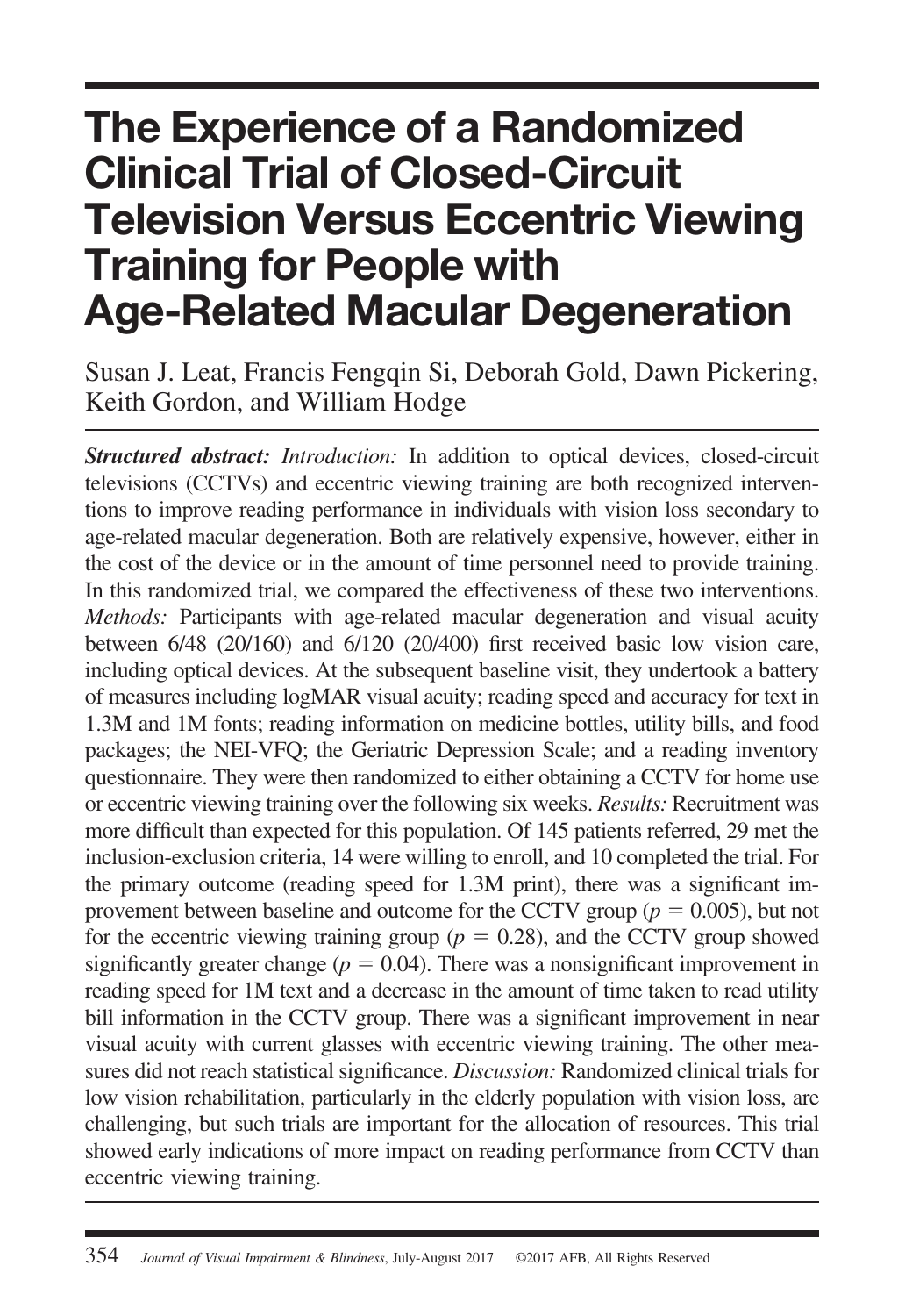**I**n Western countries, age-related macular degeneration is the most frequent cause of severe visual impairment (Klein, Lee, Gangnon, & Klein, 2013; Quartilho et al., 2016) and reading is the most common goal—it is the first or second rehabilitation goal for 96% of this population (Elliott et al., 1997). People with age-related macular degeneration usually require magnification in order to be able to read standard print. Magnification can be provided either by optical devices or, for moderate and advanced vision loss, electronic video enhancement systems or video magnifiers, commonly called closedcircuit televisions (CCTVs). The significant advantages of CCTV over optical magnifiers are that it provides high levels of magnification with a greater field of view (compared to the equivalent optical device); allows reading at a more typical viewing distance of about 40 –50 cm  $(15.8'' - 19.7'')$ ; and allows binocular viewing (which higher-powered optical magnifiers cannot) (Peterson, Wolffsohn, Rubinstein, & Lowe, 2003). There is a general consensus among studies that reading speeds are faster with CCTVs compared to optical magnifiers and that the duration of reading is increased (Goodrich & Kirby, 2001; Peterson et al., 2003).

Those with more advanced age-related macular degeneration develop a central scotoma, which necessitates the development of a preferred retinal locus for fixation, instead of the dysfunctional anatomical fovea. Although preferred retinal locus development occurs naturally with time for the majority of patients (Crossland, Culham, Kabanarou, & Rubin, 2005; Fletcher & Schuchard, 1997), it is thought that in many cases the naturally developed preferred retinal locus is not in the ideal position (Fine & Rubin, 1999; Fletcher & Schuchard, 1997; Nilsson, 1990; Petre, Hazel, Fine, & Rubin, 2000). Therefore, eccentric viewing training is commonly recommended (Owsley, McGwin, Lee, Wasserman, & Searcey, 2009; Stelmack, Massof, & Stelmack, 2004) with several purposes in mind: to develop the more consistent and efficient use of a preferred retinal locus; to speed up the process of developing a preferred retinal locus; and to optimize the preferred retinal locus position (Gaffney, Margrain, Bunce, & Binns, 2014).

Both of these interventions for more advanced vision loss are relatively expensive. Currently, handheld and tabletop CCTVs range in price from \$500 to \$3,000. The amount of time involved in eccentric viewing training varies between approximately 1 and 14 hours (Gaffney et al., 2014; Stelmack et al., 2004), with an estimated average of 4 hours (Stelmack et al., 2004), and it is costly if undertaken by an occupational therapist or low vision therapist, since their fees for 4 or up to 14 hours of work needs to be paid by the government, private insurance, or the patients themselves. Interestingly, we do

Funded by Lawson Research Institute in London, Ontario (Lawson IRF-063-08 and SJHC Foundation-Jarmain Family Fund). Our thanks go to Shampa Bose for coordinating the study and Julia Baryla (University of Western Ontario), Jane Chen, Susan Nieto, Suzanne Decary and Roxanne Hazell at CNIB (formerly Canadian National Institute for the Blind), Toronto, and Lisa Hamm, Betty Leeson, Sherry Malcho at CNIB, London, Ontario, for help in recruiting participants and collecting data. Alex Mao aided with data analysis and Optelec contributed towards the cost of CCTVs.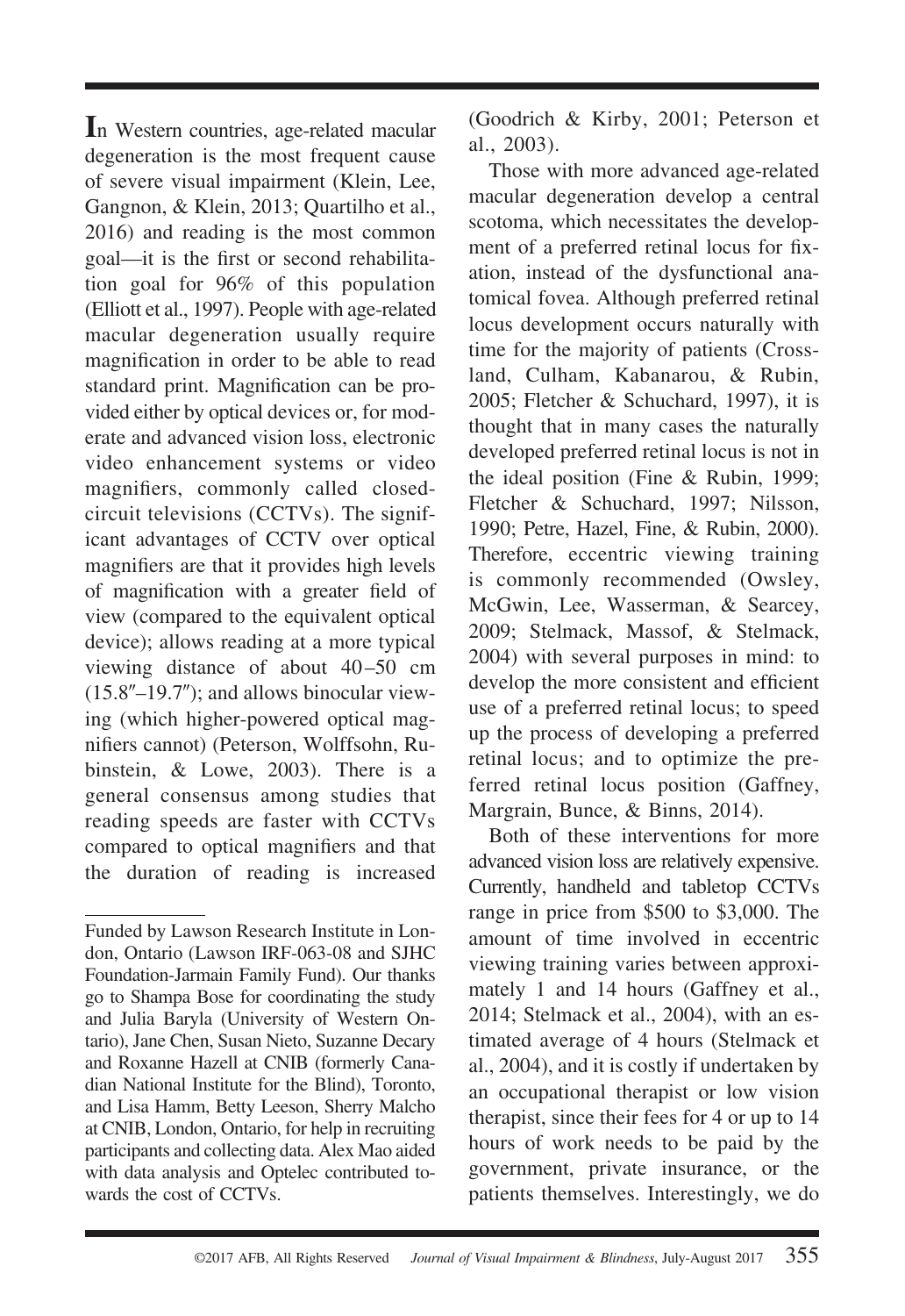not know the dose effect for eccentric viewing training—that is, it is not known how much is sufficient to gain the near maximum improvement and at what point further training does not yield further benefit (Gaffney et al., 2014). There are very few randomized clinical trials of the effectiveness of eccentric viewing training, and even fewer in comparison to other interventions (Gaffney et al., 2014; Hamade, Hodge, Rakibuz-Zaman, & Malvankar-Mehta, 2016).

Depending on what is funded or affordable for patients, some clinics may spend more resources on eccentric viewing training while others spend more on electronic devices. In the province of Ontario, Canada, there may be a tendency to use resources for CCTVs, since these are funded through the Assistive Devices Program (ADP) for eligible individuals (Ontario Ministry of Health and Long Term Care, 2008).

In an ideal world, one might want to include both CCTV and eccentric viewing training, but given the reality of limited resources, agencies need to consider which of these treatments or interventions would have the bigger impact. Assuming that resources are not limitless, it is important to know which interventions are more effective in order to improve reading for people with age-related macular degeneration. To answer this question, we initiated a randomized clinical trial of CCTV provision versus eccentric viewing training for people with moderate to advanced age-related macular degeneration who had already received a low vision assessment and appropriate optical devices. The primary hypothesis was that a CCTV would provide greater increases in reading speed compared to eccentric viewing training (specifically, that it would improve reading speed by at least 10 words per minute for 1.3M print). Secondary outcomes were: reading accuracy for 1.3M reading speed, and accuracy for 1M print, and reading performance for utility and telephone bills and a medicine bottle label. The following instruments (questionnaires) were also used to measure outcomes: a reading behavior inventory, the VFQ-25 plus questions 3 and A4, and the Geriatric Depression Scale.

# **Methods**

This study was a prospective, randomized, parallel-armed clinical trial. The setting was CNIB (formerly Canadian National Institute for the Blind), Toronto, Canada, which draws patients from a broad population base of six million in the Greater Toronto area in southern Ontario. We aimed for an initial sample of 30 participants. Inclusion and exclusion criteria are listed in Table 1. The better end of the visual acuity range was selected so that prospective participants would have been likely to have central vision loss and require CCTV or eccentric viewing training, and the poorer limit was chosen because individuals with poorer vision than the range specified would have been unlikely to benefit sufficiently from the optical devices that would be provided to those in the eccentric viewing training group of the study.

The study received ethics clearance through the Western University Research Ethics Board and followed the tenets of the Declaration of Helsinki on Ethical Principles for Medical Research Involving Human Subjects. All participants gave written informed consent. This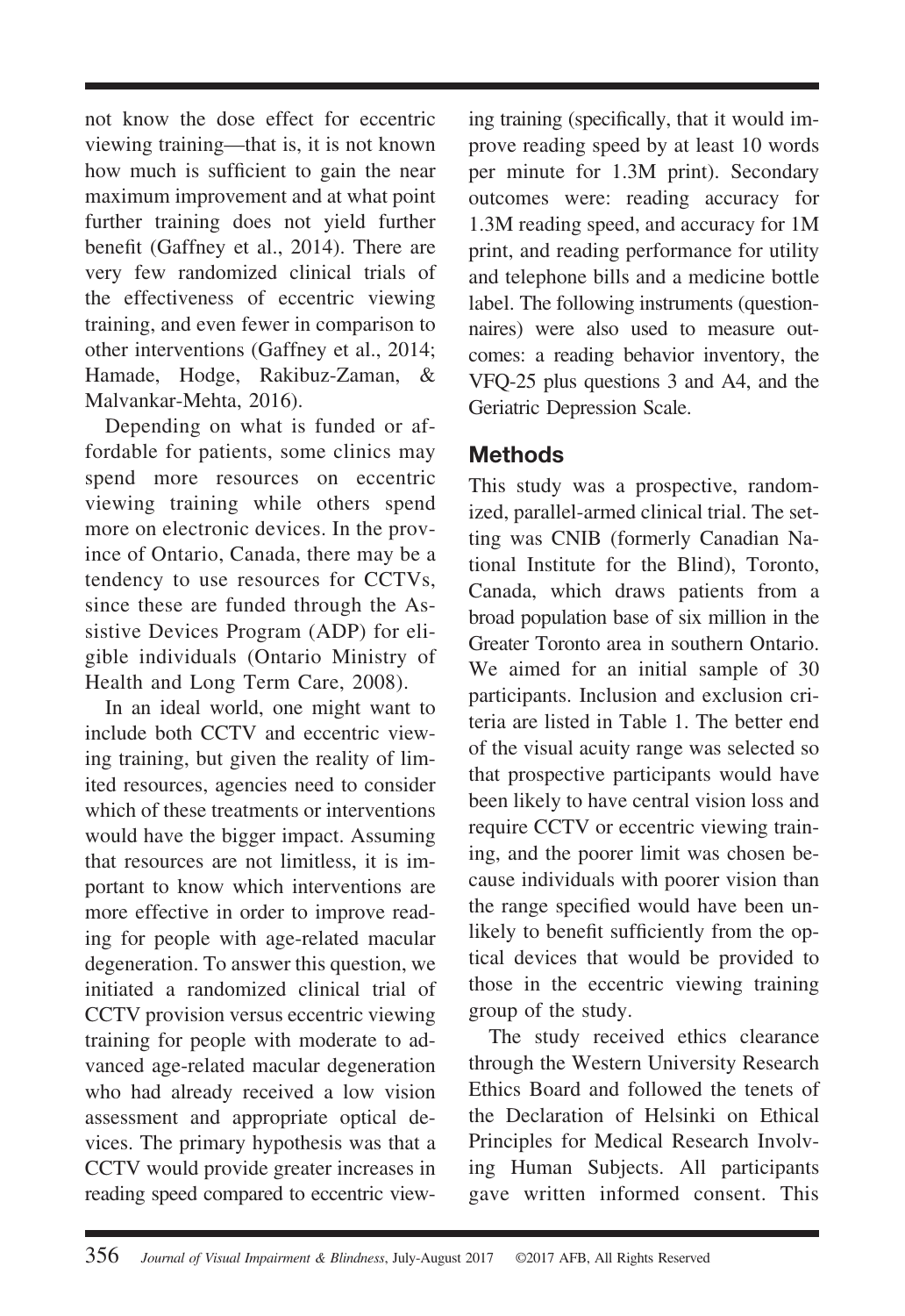| Table 1                           |  |
|-----------------------------------|--|
| Inclusion and exclusion criteria. |  |

| Relaxed inclusion criteria                                                                                                                       |  |
|--------------------------------------------------------------------------------------------------------------------------------------------------|--|
| For referral to the study, the lower limit of VA was<br>changed to 20/630, so as to allow for the<br>possibility of improvement with new glasses |  |
| Unchanged                                                                                                                                        |  |
| Unchanged                                                                                                                                        |  |
| Unchanged                                                                                                                                        |  |
| Unchanged                                                                                                                                        |  |
| Unchanged                                                                                                                                        |  |
| Relaxed exclusion criteria                                                                                                                       |  |
| No anticipated ocular treatment except for anti-<br>VEGF treatment over the course of the study                                                  |  |
| Unchanged                                                                                                                                        |  |
| Unchanged                                                                                                                                        |  |
| Unchanged                                                                                                                                        |  |
|                                                                                                                                                  |  |

AMD = age-related macular degeneration; EVT = eccentric viewing training; CCTV = closed-circuit television.

clinical trial was registered with Clinical-Trials.gov (2017).

The study protocol is shown in Figure 1. After patients had received a standard low vision assessment from the low vision therapist at CNIB and met the initial eligibility criteria (diagnosis, reading as a goal, English language ability, and no obvious cognitive difficulties), they were invited to participate. The low vision assessment included: case history and goal assessment; distance visual acuity with the Early Treatment Diabetic Retinopathy Study (ETDRS) chart; near visual acuity with continuous text print; contrast sensitivity assessment; determination of magnification; a trial of optical devices; and modification of magnification to determine the optimum device and magnification. The magnification was based on the near reading acuity and the goal print size (which was 1.3M or the patient's own

goal, whichever was smaller), and incorporating a 2X acuity reserve (Lovie-Kitchin, 2011). The final device was the one that gave maximum reading fluency for the target print size. Demonstration of reading stands, line guides, illumination, and fit-overs for glare was also included. If the optimum aid for reading was a handheld or stand magnifier, this device was provided through the CNIB. The client was directed to go to his or her eye care practitioner for provision of spectacle-mounted microscopes (prism half eye or full field microscope). Fitovers for glare were available through CNIB, and prescription tints were provided through the eye care practitioner. To increase recruitment, we asked optometrists in Toronto who were known to offer low vision services to refer potential participants. In these cases, the initial low vision assessment and provision of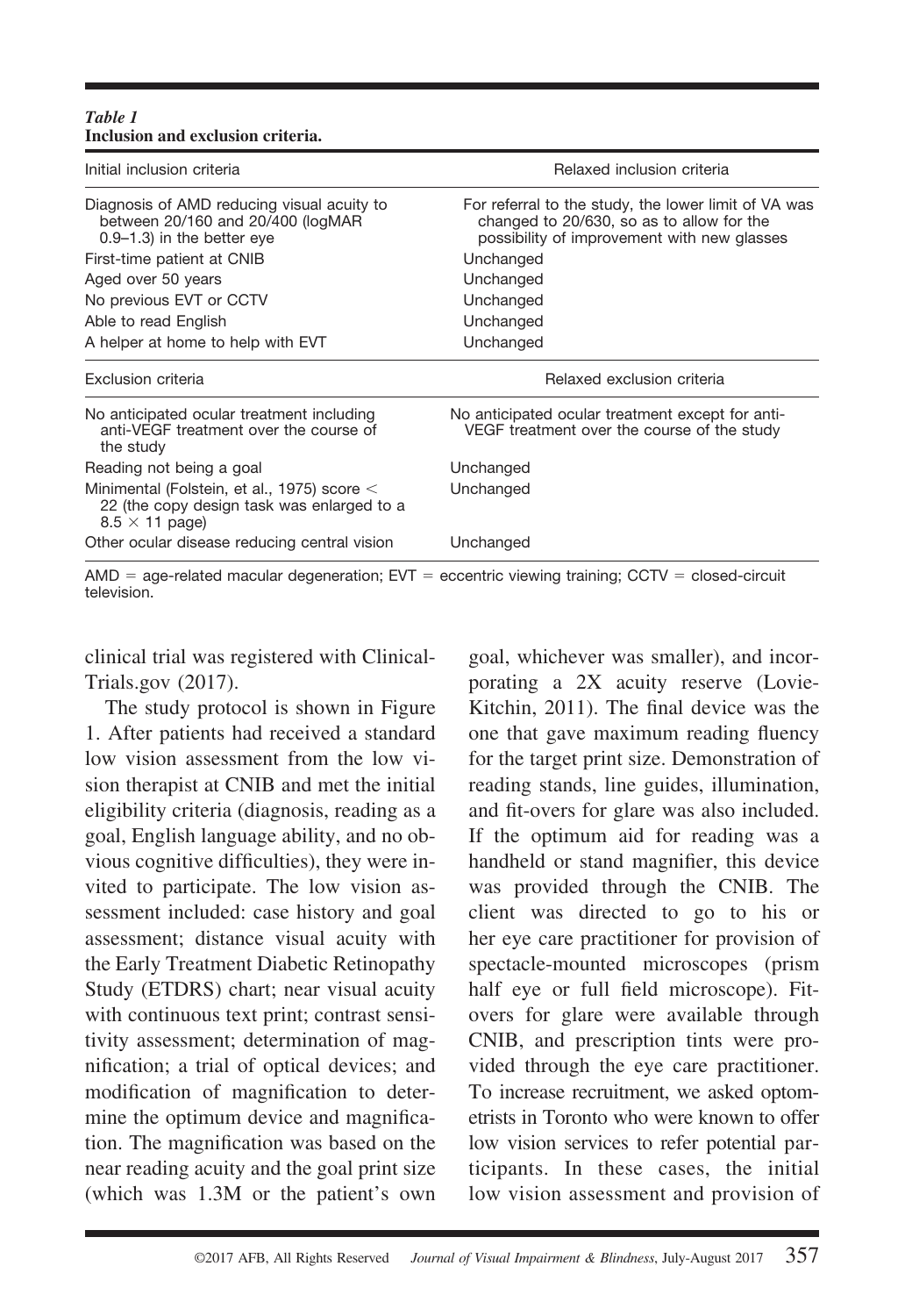

*Figure 1.* Study protocol.  $VA =$  visual acuity;  $OH =$  ocular health; MMSE = Mini Mental Status Exam;  $VFQ = VFQ-25$ ; RBI = Reading Behavior Inventory; GDS = Geriatric Depres $sion Scale$ ;  $EVT$  = eccentric viewing training;  $CCTV$  = closed-circuit television.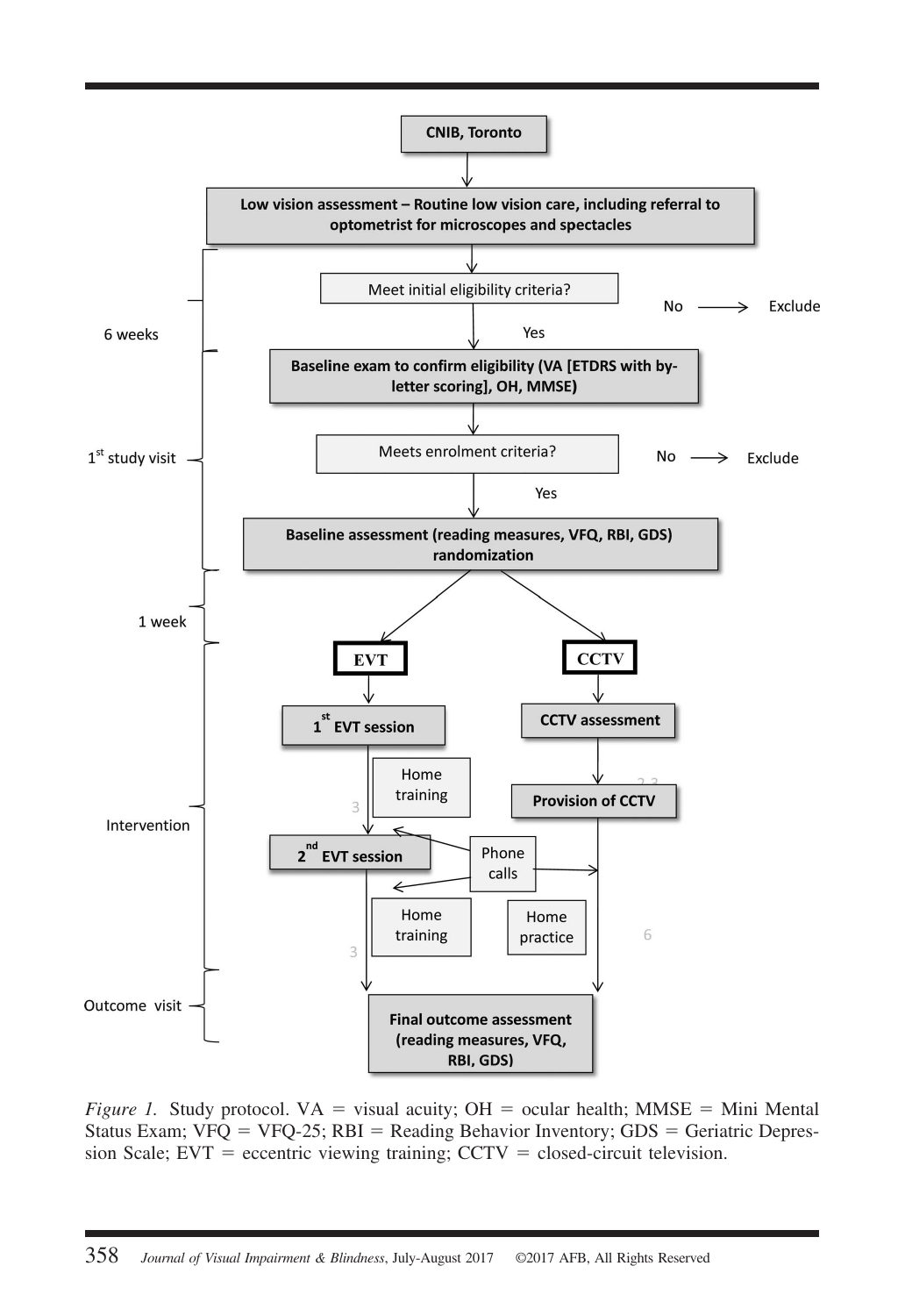optical devices were undertaken by the optometrist.

## **BASELINE VISIT**

After a six-week period to allow participants time to visit their eye care practitioners, obtain microscopes, and practice with standard low vision devices, the participants attended CNIB for the baseline assessment. An eye care practitioner performed an eye examination to determine eligibility regarding the eye condition or conditions and ocular history. Then the following were performed and recorded: ETDRS distance visual acuity for both eyes with by-letter scoring, near reading acuity with the current spectacles for both eyes with the Lighthouse chart, reading acuity with the current optical aid, the type of optical aids, Mini Mental Status Exam (MMSE), Geriatric Depression Scale, and a check for fulfillment of other inclusion criteria.

Reading speed and accuracy were assessed with elementary school fifth grade–level texts that were approximately 150 words long in either 1.3M or 1M print. Print that is 1.3M is equivalent to 12-point font, which is commonly used in letters and documents, whereas 1M print represents average newsprint. Four passages were selected that had been previously validated in the lab of Dr. Leat. The paragraphs did not contain uncommon proper nouns or any quoted speech. Out of eight candidate paragraphs, four paragraphs were selected and matched in pairs to the closest Flesch-Kincaid grade and the closest (almost identical) average reading speeds. Two were assigned to the 1.3M print and two to the 1M print. The order of the two paragraphs for each print size was

randomized to baseline or outcome between participants. For this task, participants were allowed to use their preferred optical devices and were allowed to adjust the lighting (both were recorded). They were asked to read out loud as fast as possible, but without sacrificing accuracy. After a demonstration of the task with a different text, participants were asked to read the paragraphs. The participant was handed the text, and timing with a stopwatch started when reading began. All errors were recorded. The number of correct words per minute and the number of errors per 100 words were calculated.

Three other reading tasks were included, which were modeled on Dougherty et al. (2009). These were: reading the amount due on a utility bill, microwave cooking time that was indicated on a food package, and the patient's name and dosage (number of tablets per day) on a medicine bottle. The amount of time taken and the accuracy were recorded for each. As for the text reading, participants were allowed to use their preferred devices and lighting. They chose their preferred lighting and device using a demonstration version of each task. There were two versions of each task, which were randomized between participants to baseline or outcome visit. There was an upper time limit of two minutes for each of these tasks, after which time they were recorded as incorrect if the patient had not responded.

Participants were asked verbally about their reading patterns using Questions 1 and 3 from the Reading Behavior Inventory (Goodrich, Kirby, Wood, & Peters, 2006). The NEI-VFQ25 (Mangione et al.,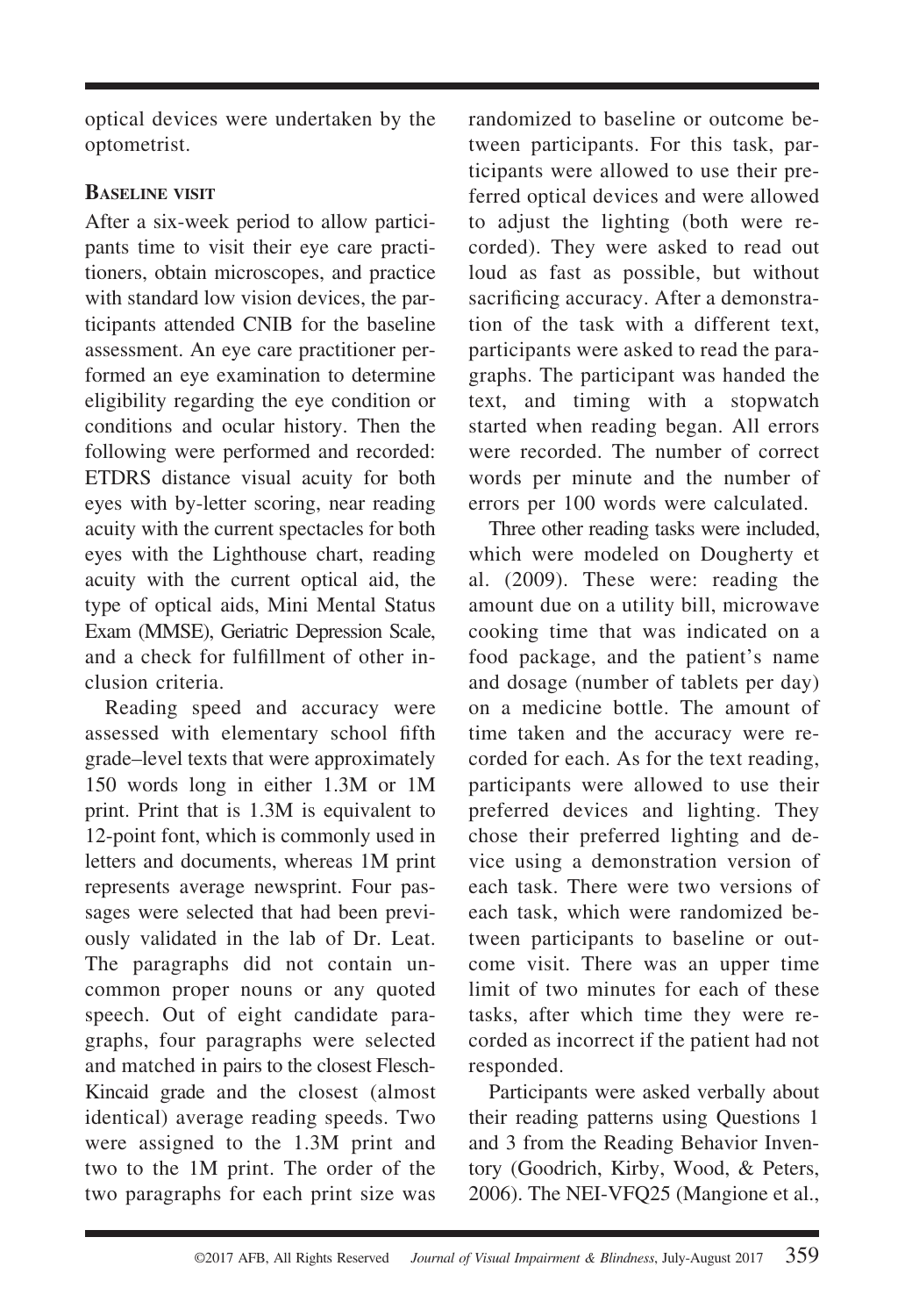# **CCTV intervention**

The 22" Clearview tabletop CCTV was used for all participants in the study.

CCTV assessment (within one week of randomization). This was based on the standard Assistive Devices Program (ADP) assessment procedure, briefly described as follows: After determining the participant's reading goals, the minimum magnification to read thegoal print was assessed, the magnification was recorded, this magnification was multiplied by 5X, and then the participant was allowed to increase or decrease magnification until they could comfortably and fluently read the goal print. This magnification was recorded and the preferred polarity was determined. Last, the participant was trained to use the CCTV controls.

The CCTV was delivered and set up at the patient's house.

The participant was asked to use the CCTV for a minimum of two sessions of 10 minutes each day during a six-week period.

During the trial period, the participant received two phone calls with standard questions to check the setup and their use of the CCTV.

 $CCTV = closed-circuit television.$ 

#### *Box 1*

2001) was administered using standard procedure, with the additional instruction "if you use a low vision device for an activity, please answer the questions as though you were using it." The additional questions A3 and A4 were included, giving a total of 27 questions. Last, the Geriatric Depression Scale-15 was administered (Yesavage et al., 1982).

After these tasks, participants were randomized into either the CCTV or the eccentric viewing training group. Randomization was stratified by presenting visual acuity (group 1: 0.90-1.00 logMAR; group 2:  $1.00-1.20$ ; group 3:  $1.20-1.3$ ). The intervention protocols are shown in Boxes 1 and 2. The duration of both interventions was six weeks. The eccentric viewing training was undertaken by a low vision therapist and the protocol included components which are commonly included by low vision therapists (Stelmack et al., 2004).

#### **OUTCOME VISIT**

The outcome assessment was the same as the baseline, with the exception that participants in the CCTV group were asked to use the CCTV for the reading texts and those in the eccentric viewing training group were asked to use their trained preferred retinal locus. For the other reading tasks (the utility bill, medicine bottle, and food package), participants were allowed to use whichever device, viewing strategies, and lighting that they preferred—that is, those in the CCTV group could choose to use their optical device or the CCTV. After the outcome visit, both groups were offered the alternative treatment.

#### **DATA ANALYSIS**

The reading speed measurements were calculated in  $log_{10}$  correct words per minute (log CWMP) for analysis. The main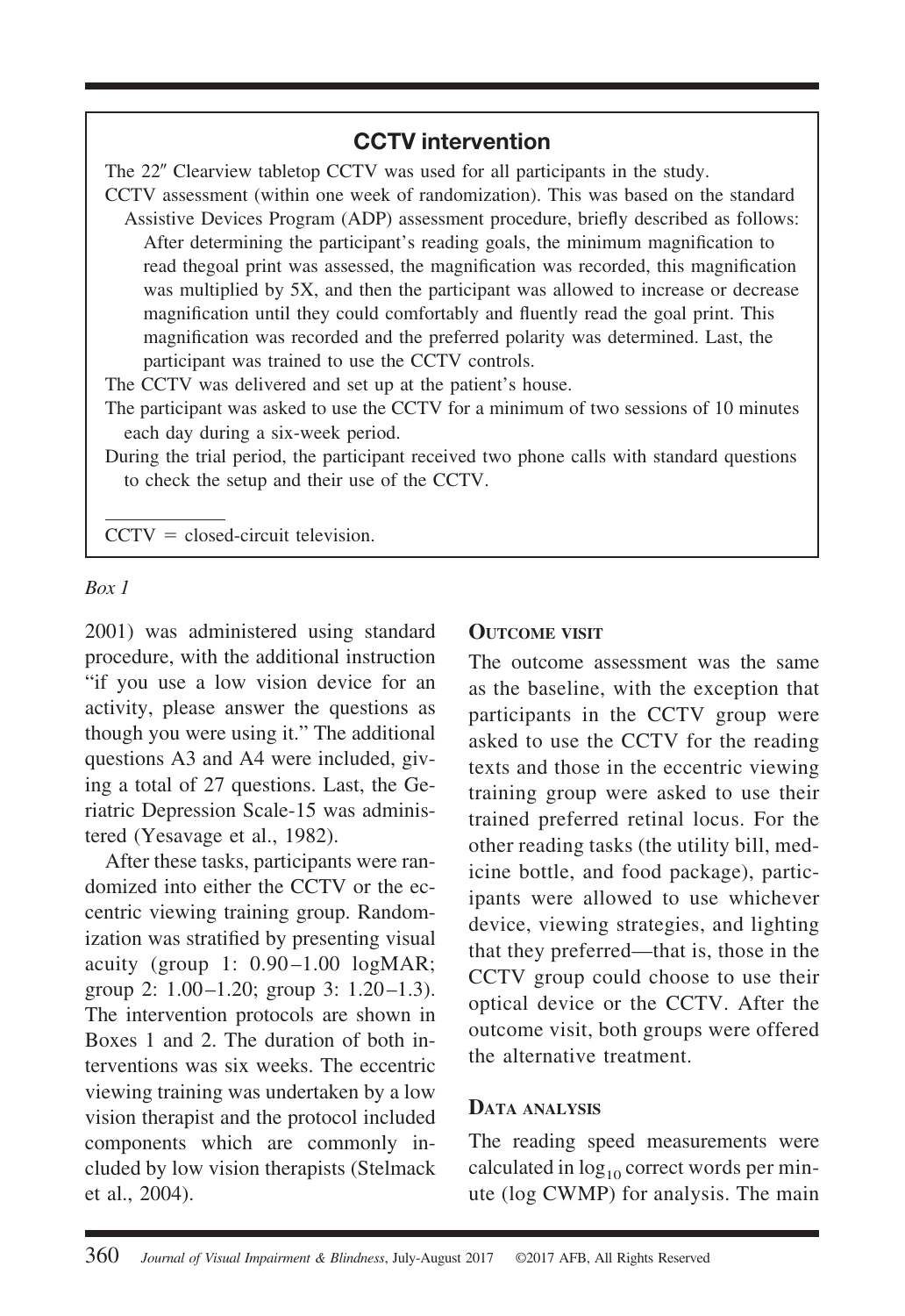# **Eccentric viewing training intervention**

First EVT training visit (within one week of randomization, duration 1.5 to 2 hours)

- For the better eye, the central scotoma was plotted with a tangent screen.
- Training started with blind-spot awareness (Fletcher & Schuchard, 1997) using the face method.
- The likely direction of eccentric viewing was determined from the tangent screen plot, confirmed with the clock or face method. If the field loss was symmetric around fixation, the participant was asked to move their gaze upwards (since this is one of the most common and effective directions for EVT (Fletcher & Schuchard, 1997; Petre et al. 2000). If there was an asymmetric scotoma, the participant was asked to move their gaze to give the best horizontal area of intact visual field for reading, extending to the right, and which was nearest to fovea. This gaze shift was demonstrated with the Amsler chart or tangent screen.
- The direction was confirmed with the clock or face method. The participant was asked to fixate on the center of the trainer's face or a clock and to note which section of the face or numbers on the clock were clearest. Fixation was moved away from the clearest section. If there was no clear preference, the EVT position would be chosen to be upwards (as above).
- Using Quillman-type exercises, a print size two times larger than the participant's near visual acuity (with their bifocal glasses) was chosen. The participant was trained to move their fixation in the direction of the determined EVT. The amount of improvement in near visual acuity for print with EVT was determined.
- Quillman-type exercises in a range of print sizes were provided (including threshold and 2X smaller and 2X larger than threshold) for both with and without the optical magnifier.
- Last, the EVT was demonstrated with the participant's own optical aid.
- For the home training, the participant was asked to practice with an observer and simply give feedback regarding their level of accuracy.
- They were asked to practice for at least two sessions of 10 minutes each per day for three weeks.

The participant received one phone call with standard questions between sessions 1 and 2 to check their compliance and use of an observer.

Second EVT visit (three weeks later, duration 1.5 to 2 hours)

- After reviewing the participant's progress, steady-eye strategy (Gaffney et al., 2014) was demonstrated, during which the participant maintains his or her fixation in the EVT position, rather than making a fixation movement to each word and then to the EVT position.
- A new range of exercise print sizes was determined and provided. The participant was asked to practice for another three weeks.

 $EVT =$  eccentric viewing training;  $CCTV =$  closed-circuit television.

*Box 2*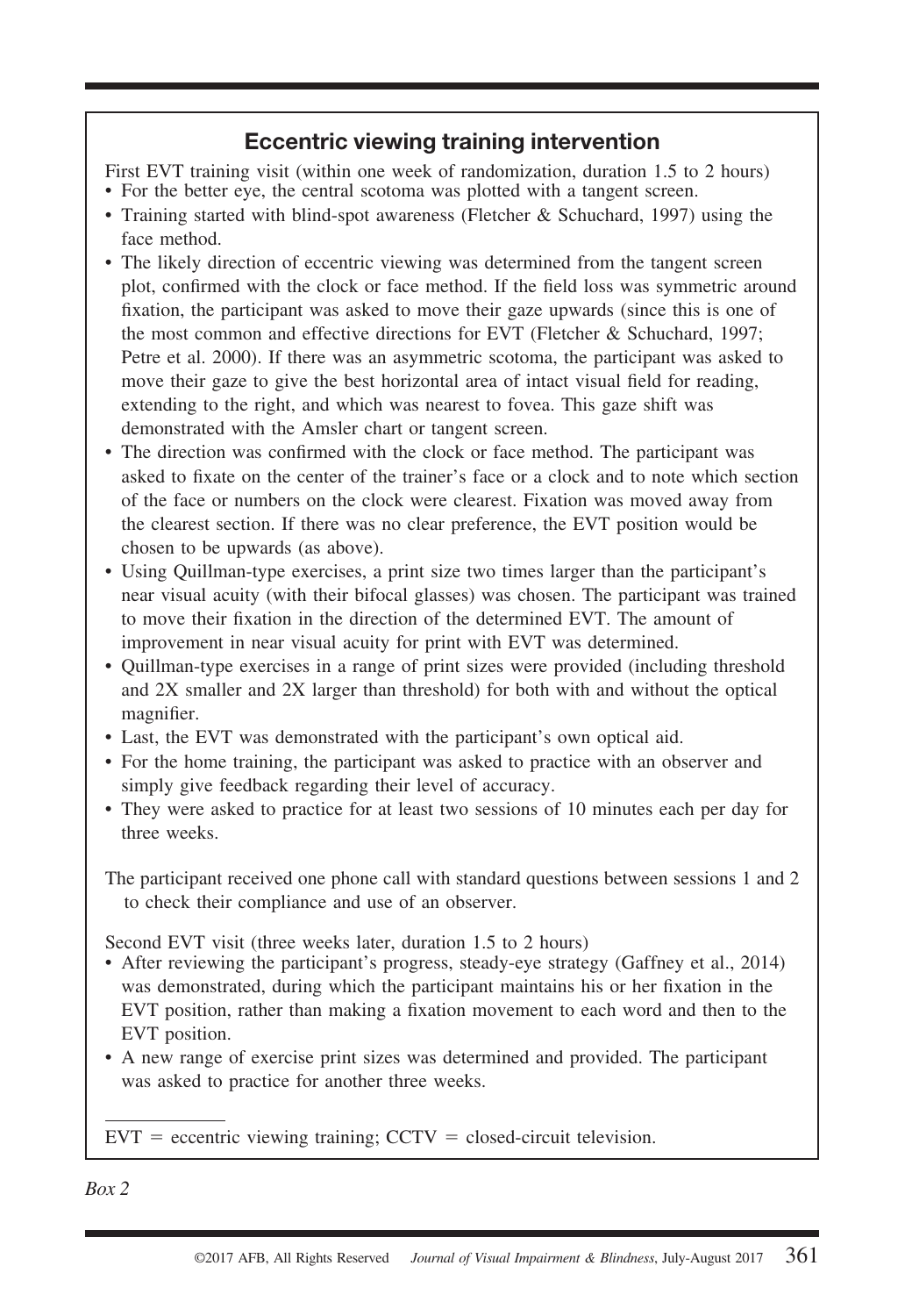outcomes, which are the reading speeds and accuracies, were analyzed by twoway two-sample *t*-tests between the preand post-results for the CCTV and eccentric viewing training groups. Paired *t*-tests were also undertaken between the pre- and post-measures for each group separately.

# **Results**

In this study, we aimed for 30 participants. After 8 months, only 3 had been recruited, and only 7 by 1 year. We lost potential participants at each step of the recruitment process. At the end of 2 years, of 145 patients referred to CNIB in that time frame, 35 charts were reviewed as potential participants, 29 met the inclusionexclusion criteria (the others either did not meet the visual acuity requirement, had communication difficulties secondary to English as a second language, or had a lack of support to perform the eccentric viewing training at home). Of these 29, 14 were willing to participate (the others were not willing for reasons including unwell health, feeling there would be travel difficulties (despite being offered a taxi service), having too many doctor's appointments, feeling that they could not ask their child to take them to more appointments, believing that they would not benefit, lacking the patience to do daily training, or being uninterested. At the next visit (the baseline visit), we also lost participants whose visual acuity was improved to better than the inclusion criterion after they received new spectacles from their eye care practitioner whom they had seen between visits. Early in the recruitment process, we realized that the inclusion criteria were too strict (although

ideal). We relaxed them as indicated in Table 1.

After 18 months, to recruit more participants, a decision was made to move the study to CNIB, London, Ontario, another large city where CNIB is the largest provider of low vision services. Eventually, after 2 years of recruitment, a decision was made to close the study.

Of the 10 participants who finally completed the study, 4 were randomized to the eccentric viewing training group (average age 82, 2 of whom were female) and 6 to the CCTV (average age 83.5, 3 of whom were female).

At baseline, there were no significant differences in distance visual acuity, reading speeds, reading accuracy, the amount of time taken for reading tasks, MMSE, Geriatric Depression Scale, or the VFQ (composite score or any subscales) between the two groups  $(p >$ 0.05). However, there was a significant difference in near logMAR visual acuity with the current glasses (eccentric viewing training group  $= 1.42$ , CCTV group =  $1.3$ ,  $p = 0.035$ ), where a higher logMAR score represents poorer visual acuity.

Figure 2 shows the primary outcome variable (reading speed for 1.3M text). Within the CCTV group, there was a significant improvement at the outcome visit compared to the baseline (paired *t*-test,  $p = 0.005$ ), but not within the eccentric viewing training group ( $p = 0.28$ ). A two-sample *t*-test of the changes (prepost) showed a significant difference between the groups ( $p = 0.04$ ). Figure 3 shows the secondary outcome of reading speed for 1M text. There was no significant change in the reading speed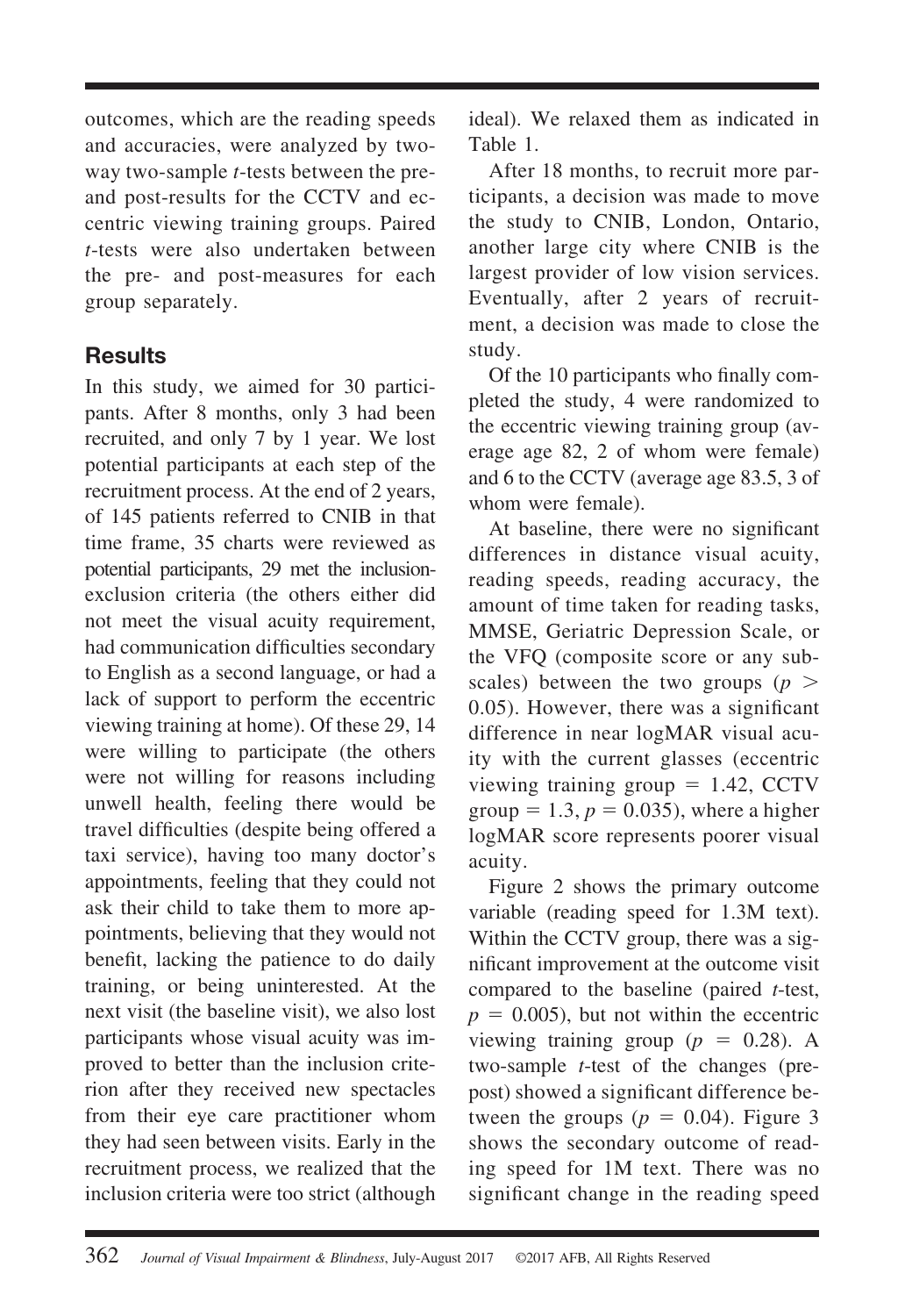

*Figure 2.* Primary outcome: Reading speed for 1.3M text (average  $\pm$  SD).

within the eccentric viewing training or the CCTV group, although this almost reached significance within the CCTV group ( $p = 0.051$ ). The between-groups difference in change (pre-post) did not quite reach significance  $(p = 0.089)$ . Similar analyses for accuracy showed no significant differences.

Figure 4 shows the results for the amount of time taken to read the utility bill. There was, however, a significant improvement in the amount of time taken within the CCTV group, but not within the eccentric viewing training group, and there was no significant difference in the change (pre-post) between the groups. It is noteworthy that the large variability in the amount of time taken at baseline is mostly due to one individual who read the bill very quickly.

Figure 5 shows the changes in near visual acuity. There was a significant improvement in near visual acuity (with current eyeglasses) within the eccentric viewing training group, but no signifi-



*Figure 3.* Secondary outcome: Reading speed for 1M text (average  $\pm$  SD).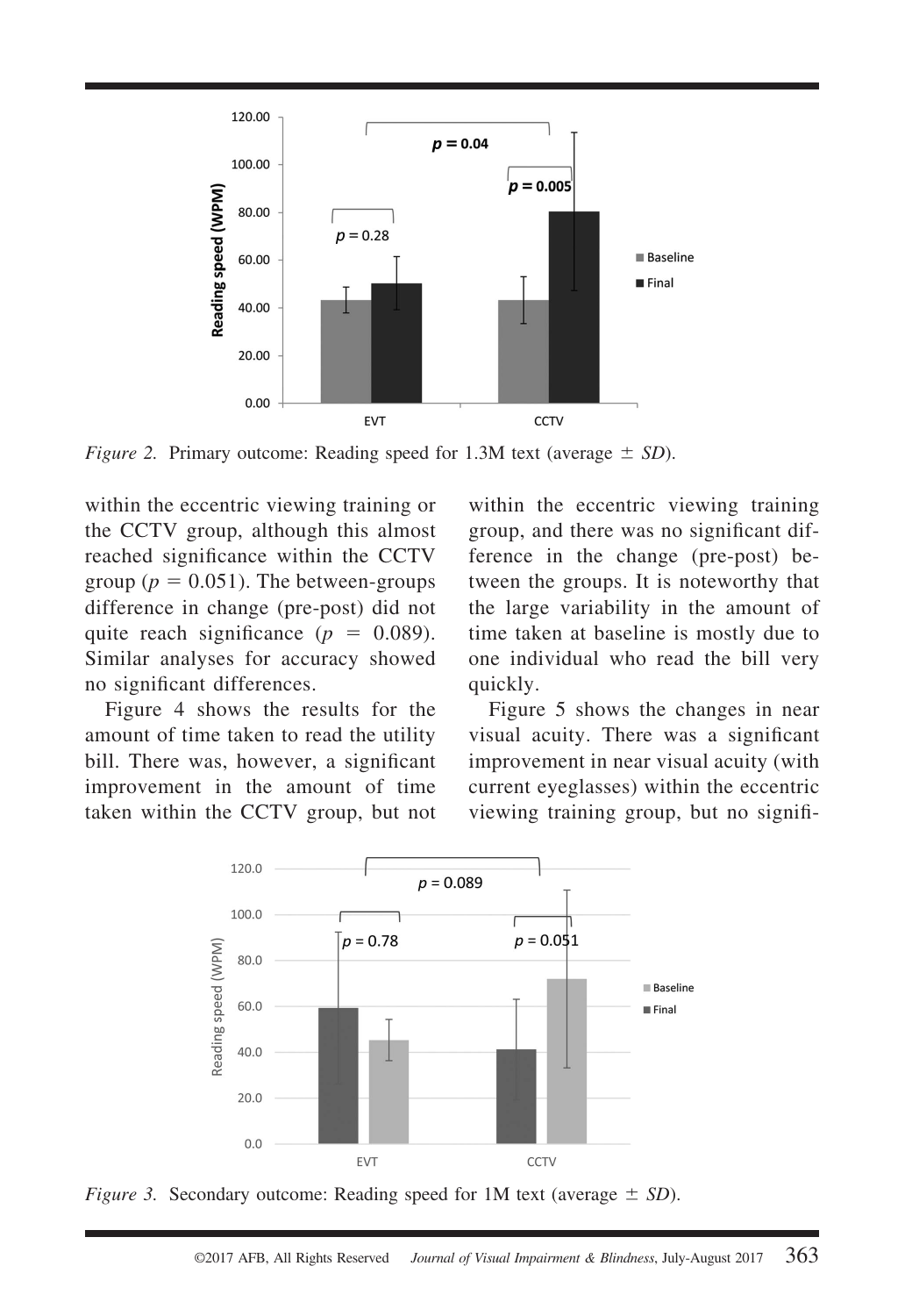

*Figure 4.* Amount of time taken to read the utility bill (average  $\pm$  SD).

cant difference pre-post between the groups.

For all other measures there were no significant differences between or within the groups.

## **Discussion**

Despite the small sample size, this trial showed early indications of more improvement in reading speed with CCTV than from eccentric viewing training. There was a significant improvement in the main outcome variable (reading speed for 1.3M print) in the CCTV group and between the two groups. There was no significant improvement in reading speed within either group for 1M print, although it almost reached significance within the CCTV group. There was faster performance with the utility bill within the CCTV group. These results are in agreement with the results of Vukicevic and Fitzmaurice (2005), in which they found that eccentric viewing training did



#### **Near visual acuity (logMAR)**

*Figure 5.* Near reading acuity with own eyeglasses (average  $\pm$  SD).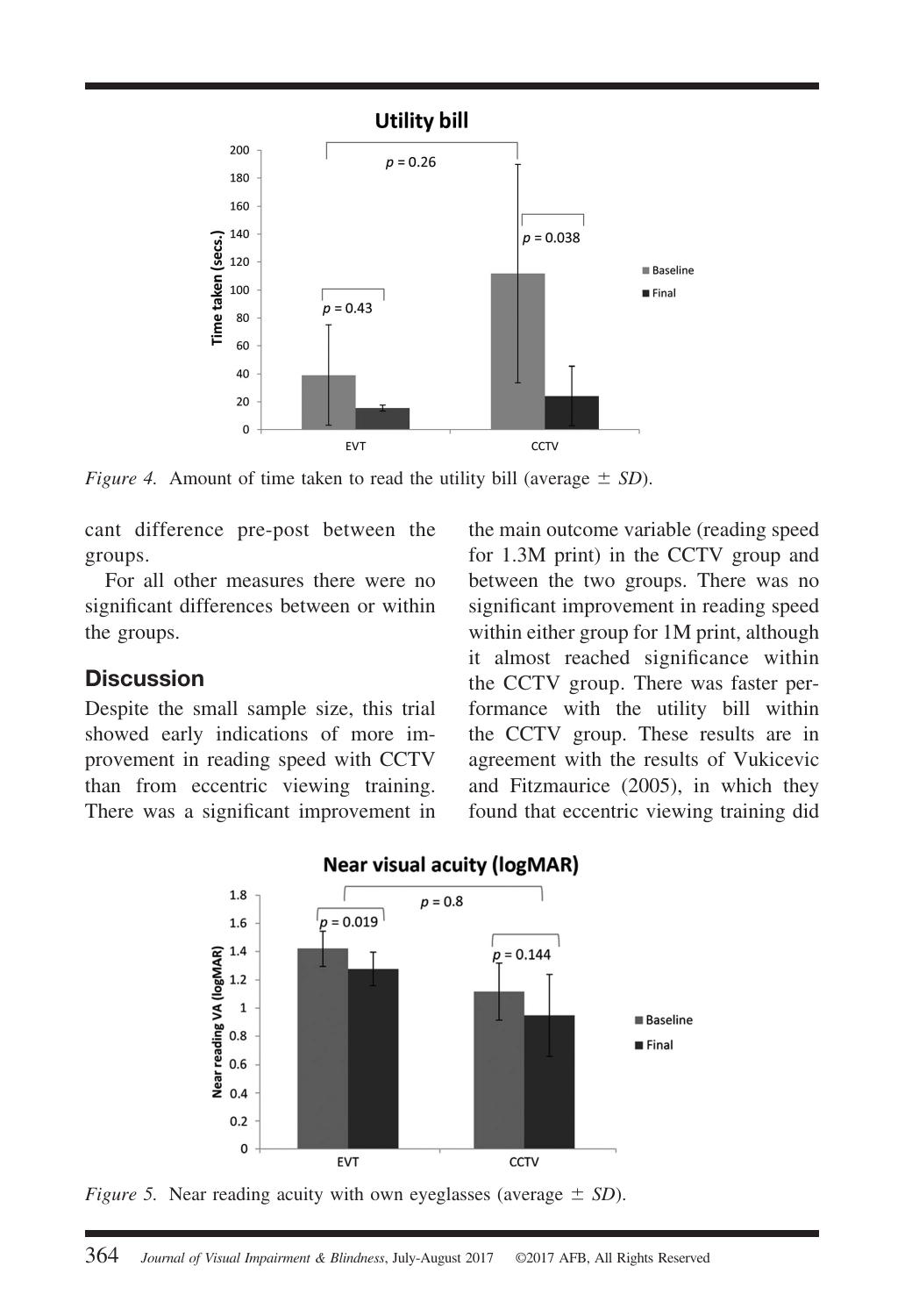not make any further improvement over magnification in the performance of daily living tasks that require high acuity, while eccentric viewing training either with or without magnification improved participants' perceived ability for lowacuity tasks such as shopping or household chores. Studies of eccentric viewing training alone have shown a modest increase of reading speed of 25% to 34% (Kasten, Haschke, Meinhold, & Oertel-Verweyen, 2010; Verdina et al., 2013). We found an increase of 16% with eccentric viewing training with 1.3M print (which was not significant) compared to an 86% increase with CCTV for 1.3M and 74% for 1M print. These increases with CCTV are similar to those found by Peterson et al. (2003), who reported that reading with a stand-mounted CCTV was 73% faster than with an optical aid. This finding indicates that for the task of reading, CCTV will give the greater benefit.

Interestingly, in the present study, near visual acuity with the participants' own spectacles improved after eccentric viewing training. This latter finding may indicate that eccentric viewing training has a place in the armory of low vision rehabilitation interventions. Although visual acuity was still reduced (logMAR 1.28, which is close to 20/400), some improvement may be obtained for low-acuity tasks such as dressing, grooming, and mobility (Vukicevic & Fitzmaurice, 2005). But for high-acuity, reading-related tasks, magnification is still required, since even with eccentric viewing training visual acuity is limited by the use of the preferred retinal locus, which is eccentric to the fovea—that is, eccentric viewing training must be in combination with either optical or electronic magnifying devices.

This study illustrates how undertaking randomized clinical trials—particularly those for elderly people with vision loss—is challenging, which may be part of the reason that there are very few randomized clinical trials of low vision rehabilitation (Leat, 2016). Many of those that do exist compare usual rehabilitation with a delayed provision of services (Stelmack et al., 2008; Stelmack, Tang, Wei, & Massof, 2012). Reeves, Harper, and Russell (2004) recruited 194 participants for a study comparing conventional low vision rehabilitation with low vision rehabilitation that was "enhanced" with home visits. There are also very few randomized clinical trials of eccentric viewing training (Gaffney et al., 2014). Vukicevic and Fitzmaurice (2005) compared eccentric viewing training, eccentric viewing training plus magnification, magnification alone, and a nonintervention group. However, they combined a previous pilot eccentric viewing training group with the randomized eccentric viewing training group, and it also appears that the eccentric viewing training was done with a computer program at home.

To undertake this type of trial, a large, accessible population or multicenter trials are required to recruit a sufficient number of participants, since there are many reasons why people are ineligible or are not able or willing to participate. In particular, it may be difficult to recruit visually impaired participants to studies that involve multiple visits and training. Although eccentric viewing training is undertaken at CNIB, it does not usually require the person to return for multiple visits. When part of the study involves an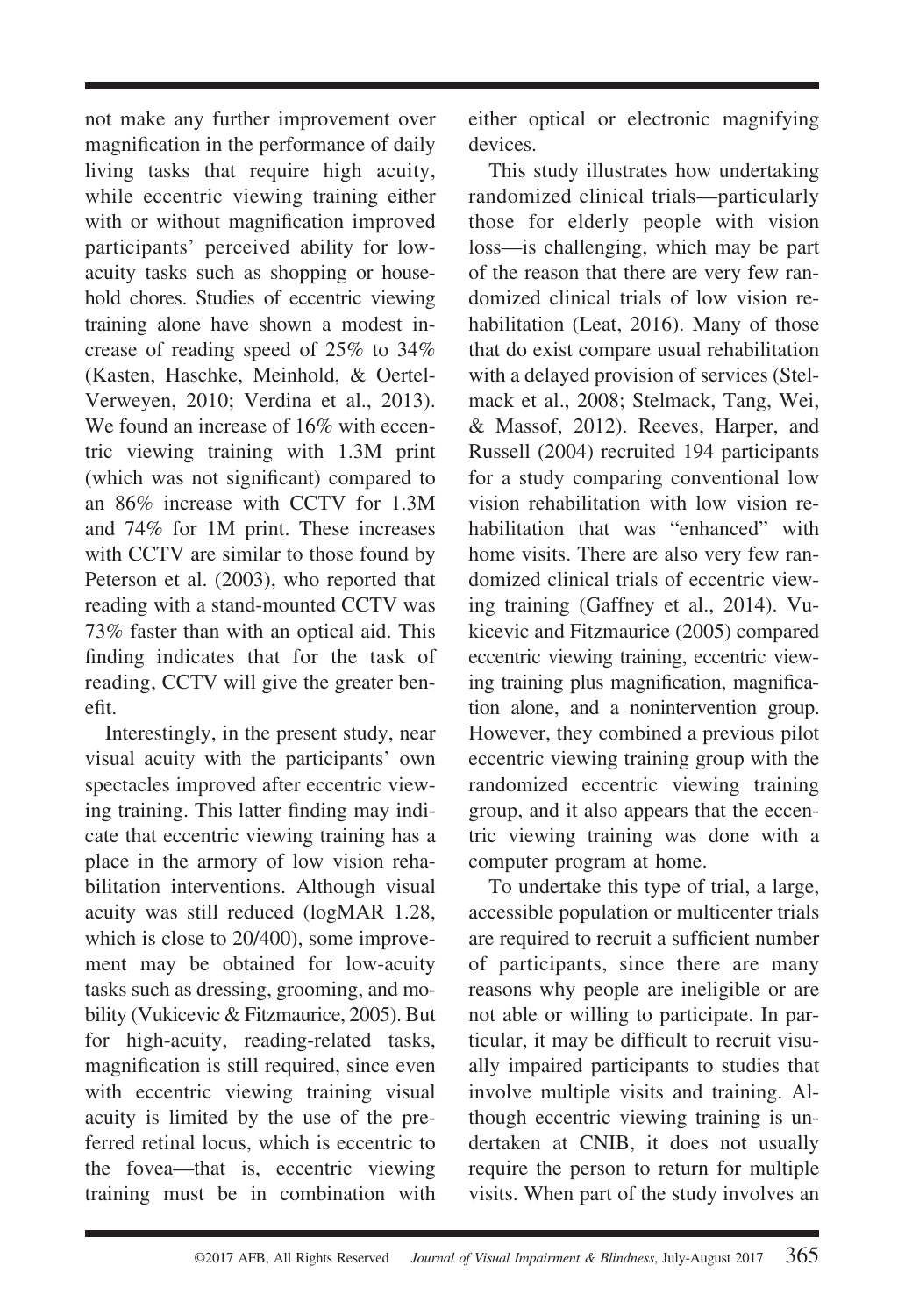effortful training program, participants who are already elderly and visually impaired, and who are often experiencing multiple morbidities, may be reluctant to take part.

We originally set up the inclusionexclusion criteria to be optimal for a successful outcome, but had to relax a number of these (see Table 1). For example, it was ideal that no ocular treatment of any kind should be undertaken during the trial, since this might have changed visual function and have influenced the results. But we had to change this criterion in the case of anti-VEGF treatment, since it is so common in the relevant population. However, the strength of a randomized clinical trial such as the present study is that the randomization between groups ensures that this factor would be similar between the groups at the close of the study.

Randomized clinical trials are considered the strongest form of study for a clinical intervention, but it is clear that they are difficult and not possible in all situations. Nor is it possible to always mask the personnel who perform the outcome assessment as to which group a participant belongs. For example, in the current study it was clear whether the participant was using a CCTV or not. Despite the difficulties of these types of trials in this population, more are needed in order to obtain a larger evidence base for optimum and cost-efficient provision of low vision rehabilitation.

# **Conclusion**

Randomized clinical trials for low vision rehabilitation, particularly in the elderly population, are challenging, but such trials are important for allocation of resources. This randomized clinical trial did

show early indications of more impact on reading speed from CCTV than from eccentric viewing training. In most situations where funds are limited, it seems that providing CCTV would be more effective for people's primary goal than would eccentric viewing training.

# **References**

- [ClinicalTrials.gov.](ClinicalTrials.gov) (2017). *Low vision study comparing EV training vs. CCTV for AMD rehabilitation (AMD).* Retrieved from [https://](https://clinicaltrials.gov/ct2/show/NCT00971464) [clinicaltrials.gov/ct2/show/NCT00971464](https://clinicaltrials.gov/ct2/show/NCT00971464)
- Crossland, M. D., Culham, L. E., Kabanarou, S. A., & Rubin, G. S. (2005). Preferred retinal locus development in patients with macular disease*. Ophthalmology, 112*, 1579 –1585.
- Dougherty, B. E., Martin, S. R., Kelly, C. B., Jones, L. A., Raasch, T. W., & Bullimore, M. A. (2009). Development of a battery of functional tests for low vision. *Optometry and Vision Science, 86*, 955–963.
- Elliott, D. B., Trukolo-Ilic, M., Strong, J. G., Pace, R., Plotkin, A., & Bevers, P. (1997). Demographic characteristics of the visiondisabled elderly. *Investigative Ophthalmology and Visual Science, 38*, 2566 –2575.
- Fine, E. M., & Rubin, G. S. (1999). Reading with simulated scotomas: Attending to the right is better than attending to the left. *Vision Research, 39*, 1039 –1048.
- Fletcher, D. C., & Schuchard, R. A. (1997). Preferred retinal loci relationship to macular scotomas in a low-vision population. *Ophthalmology, 104*, 632– 638.
- Gaffney, A. J., Margrain, T. H., Bunce, C. V., & Binns, A. M. (2014). How effective is eccentric viewing training? A systematic literature review. *Ophthalmic and Physiological Optics, 34*, 427– 437.
- Goodrich, G. L., & Kirby, J. (2001). A comparison of patient reading performance and preference: Optical devices, handheld CCTV (Innoventions magni-cam), or stand-mounted CCTV (Optelec clearview or TSI genie). *Optometry, 72*, 519 –528.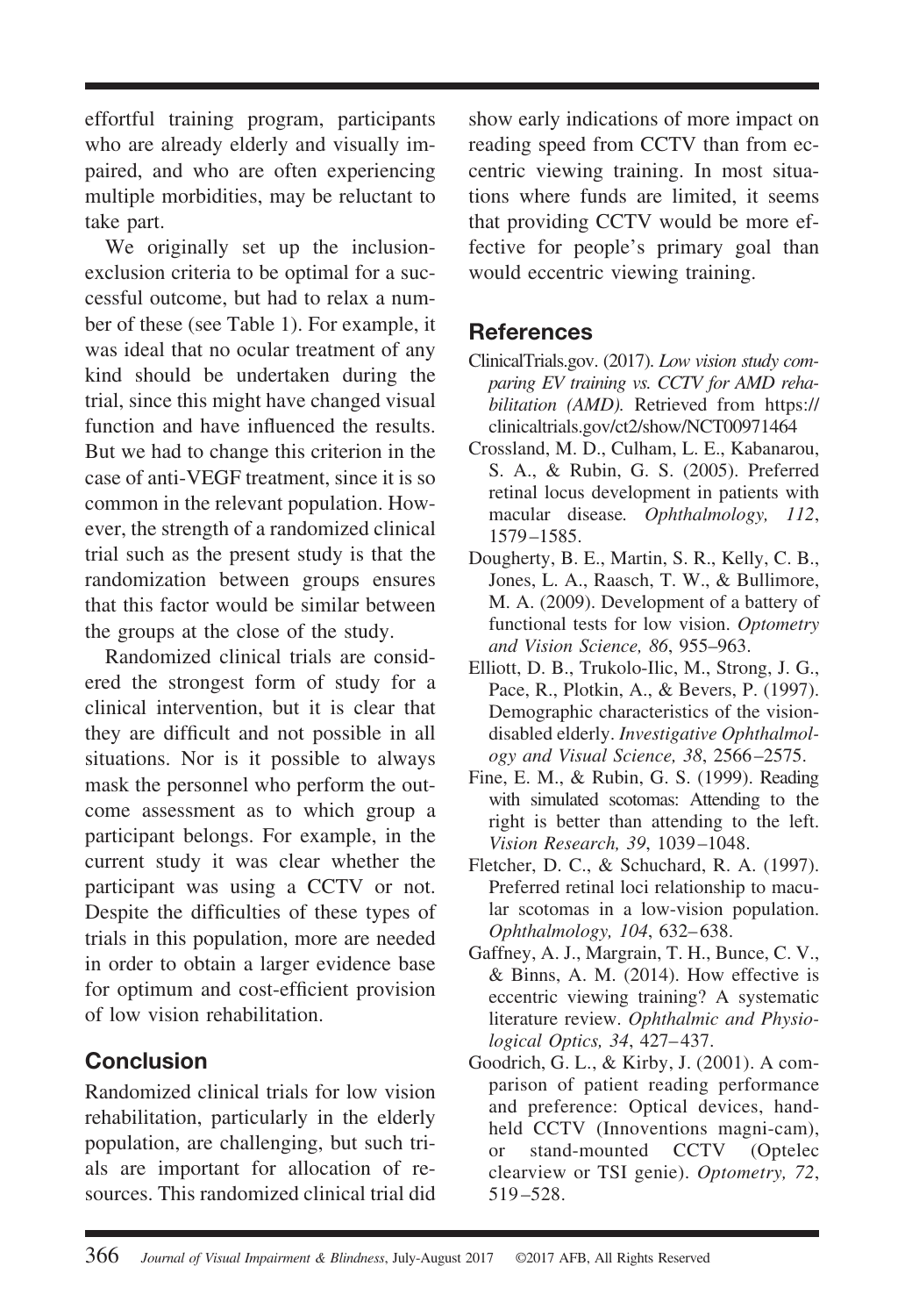- Goodrich, G. L., Kirby, J., Wood, J., & Peters, L. (2006). The reading behavior inventory: An outcome assessment tool. *Journal of Visual Impairment & Blindness, 100,* 164 –168.
- Hamade, N., Hodge, W. G., Rakibuz-Zaman, M., & Malvankar-Mehta, M. S. (2016). The effects of low-vision rehabilitation on reading speed and depression in agerelated macular degeneration: A metaanalysis. *Plos One, 11,* 7, e0159254.
- Kasten, E., Haschke, P., Meinhold, U., & Oertel-Verweyen, P. (2010). A computer program for training eccentric reading in persons with central scotoma. *Journal of Visual Impairment & Blindness, 104*, 303– 311.
- Klein, R., Lee, K. E., Gangnon, R. E., & Klein, B. E. K. (2013). Incidence of visual impairment over a 20-year period: The Beaver Dam Eye Study. *Ophthalmology, 120,* 1210 –1219.
- Leat, S. J. (2016). Proposed model for integrated low-vision rehabilitation services in Canada. *Optometry and Vision Science, 93*, 77– 84.
- Lovie-Kitchin, J. (2011). Reading with low vision: The impact of research on clinical management*. Clinical and Experimental Optometry, 94*, 121–132.
- Mangione, C. M., Lee, P. P., Gutierrez, P. R., Spritzer, K., Berry, S., & Hays, R. D. (2001). Development of the 25-item National Eye Institute Visual Function Questionnaire. *Archives of Ophthalmology, 119*, 1050 –1058.
- Nilsson, U. L. (1990). Visual rehabilitation with and without educational training in the use of optical aids and residual vision. A prospective study of patients with advanced age-related macular degeneration. *Clinical Vision Sciences, 6*, 3–10.
- Ontario Ministry of Health and Long Term Care. (2008). *Assistive devices program.* Retrieved from [Http://www.Health.](Http://www.Health.Gov.on.ca/en/public/programs/adp/categories) [Gov.on.ca/en/public/programs/adp/](Http://www.Health.Gov.on.ca/en/public/programs/adp/categories) [categories](Http://www.Health.Gov.on.ca/en/public/programs/adp/categories)
- Owsley, C., McGwin Jr., G., Lee, P. P., Wasserman, N., & Searcey, K. (2009). Characteristics of low-vision rehabilitation ser-

vices in the United States. *Archives of Ophthalmology, 127,* 681– 689.

- Peterson, R. C., Wolffsohn, J. S., Rubinstein, M., & Lowe, J. (2003). Benefits of electronic vision enhancement systems (EVES) for the visually impaired. *American Journal of Ophthalmology, 136,* 1129 –1135.
- Petre, K. L., Hazel, C. A., Fine, E. M., & Rubin, G. S. (2000). Reading with eccentric fixation is faster in inferior visual field than in left visual field. *Optometry and Vision Science, 77*, 34 –39.
- Quartilho, A., Simkiss, P., Zekite, A., Xing, W., Wormald, R., & Bunce, C. (2016). Leading causes of certifiable visual loss in England and Wales during the year ending 31 March 2013. *Eye (Basingstoke), 30*, 602– 607.
- Reeves, B. C., Harper, R. A., & Russell, W. B. (2004). Enhanced low vision rehabilitation for people with age related macular degeneration: A randomized controlled trial. *The British Journal of Ophthalmology, 88,* 1443–1449.
- Stelmack, J. A., Massof, R. W., & Stelmack, T. R. (2004). Is there a standard of care for eccentric viewing training? *Journal of Rehabilitation Research and Development, 41*, 729 –738.
- Stelmack, J. A., Tang, X. C., Reda, D. J., Rinne, S., Mancil, R. M., & Massof, R. W. (2008). Outcomes of the Veterans Affairs Low Vision Intervention Trial (LOVIT). *Archives of Ophthalmology, 126,* 608 – 617.
- Stelmack, J. A., Tang, X. C., Wei, Y., & Massof, R. W. (2012). The effectiveness of low-vision rehabilitation in 2 cohorts derived from the Veterans Affairs Low Vision Intervention Trial. *Archives of Ophthalmology, 130*, 1162–1168.
- Verdina, T., Giacomelli, G., Sodi, A., Pennino, M., Paggini, C., Murro, V., Virgili, G., & Menchini, U. (2013). Biofeedback rehabilitation of eccentric fixation in patients with Stargardt disease. *European Journal of Ophthalmology, 23*, 723–731.
- Vukicevic, M., & Fitzmaurice, K. (2005). Impact of eccentric viewing and magnification